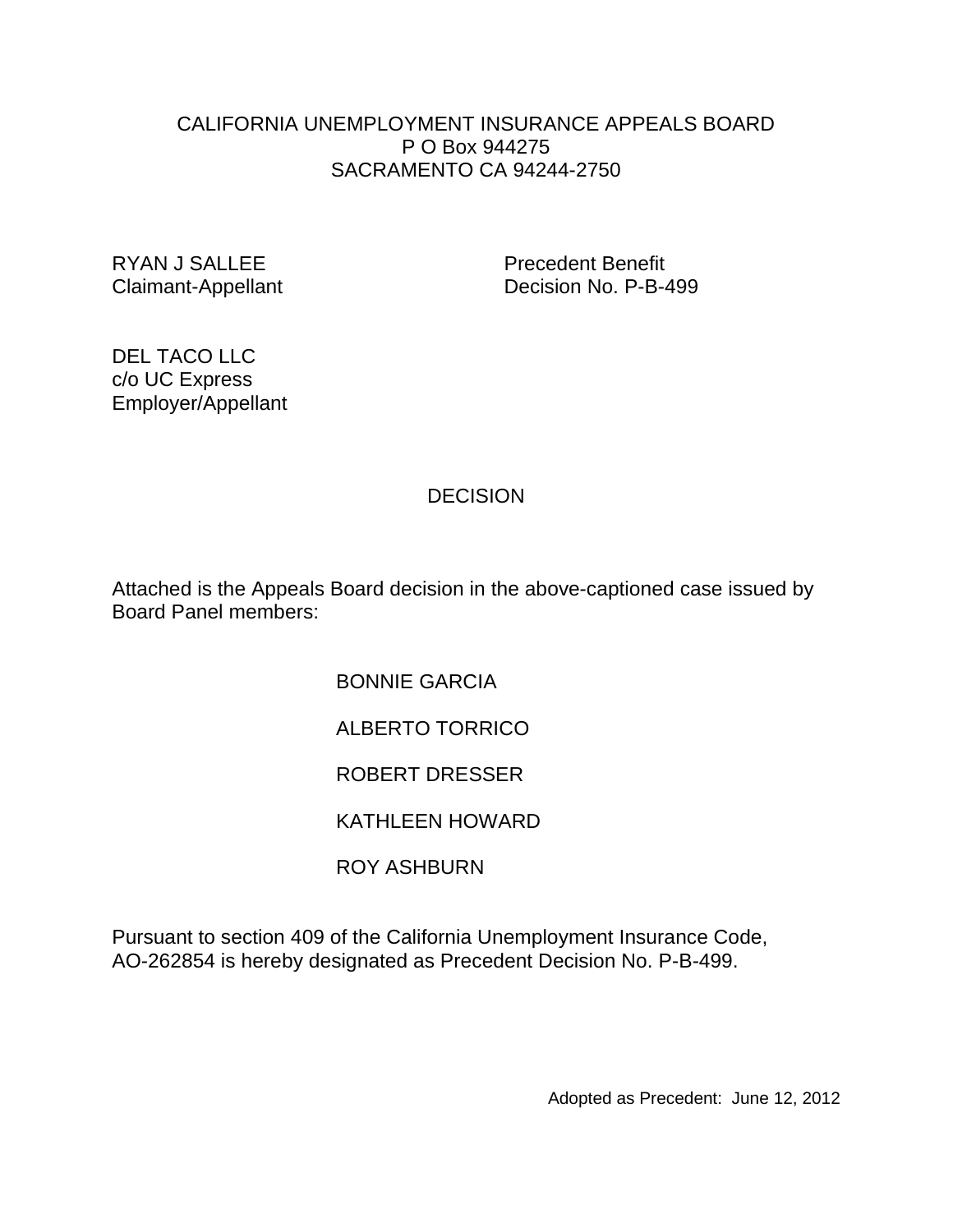#### **OP**

**\_\_\_\_\_\_\_\_\_\_\_\_\_\_\_\_\_\_\_\_\_\_\_\_\_\_\_\_\_\_\_\_\_\_\_\_\_\_\_\_\_\_\_\_\_\_\_\_\_\_\_\_\_\_\_\_\_\_\_\_\_\_\_\_**

The claimant appealed from the decisions of the administrative law judge that held the claimant:

- 1. disqualified for benefits under section 1256 of the Unemployment Insurance Code;
- 2. disqualified for benefits for five weeks under code section 1257(a); and,
- 3. liable for repayment of a \$15,379 overpayment under code section 1375, and for a 30 percent penalty assessment in the amount of \$4,613.70 under code section 1375.1.

The employer's reserve account was relieved of charges.

Pursuant to California Code of Regulations, title 22, section 5100(b), these appeals are consolidated for consideration and decision.

We delete the word "employer" where it appears listed as a party present at the hearing.

#### ISSUE STATEMENT

The issues are:

- 1. What effect, if any, does the employer's failure to respond to the first notice of claim filed have on its right to later receive a ruling;
- 2. Whether the claimant was discharged for misconduct connected with the most recent work;
- 3. If the claimant is disqualified for benefits under code section 1256, what is the effective date of the disqualification;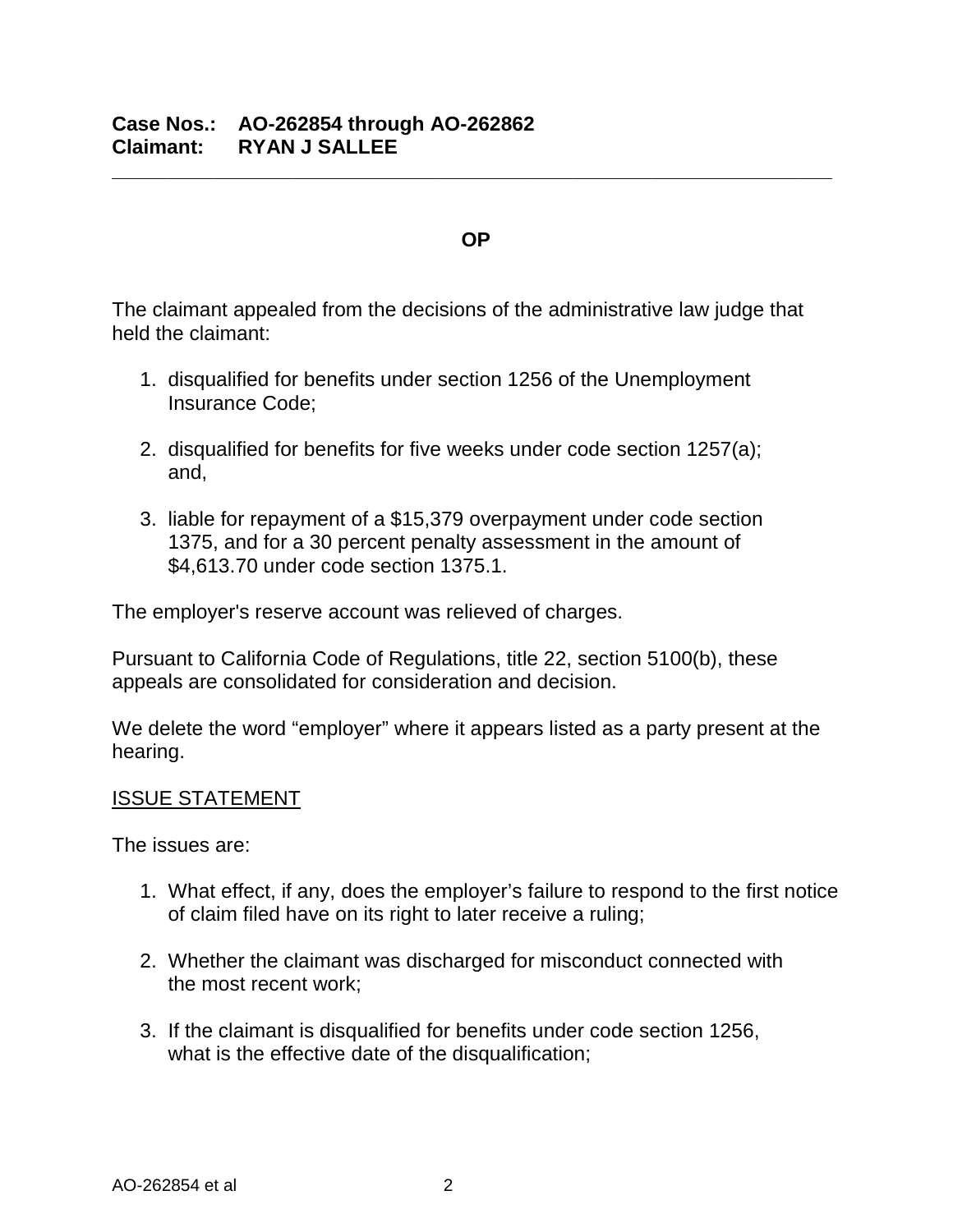- 4. Whether the claimant willfully made a false statement, or representation, or willfully withheld a material fact when claiming benefits.
- 5. Whether the claimant was overpaid benefits, and, if so, whether the claimant is liable for the repayment of those benefits; and
- 6. Whether the claimant was overpaid benefits due to a willful false statement or representation, or willful withholding of a material fact when claiming benefits.

#### FINDINGS OF FACT

The claimant was last employed as a crew leader at a Del Taco restaurant for six months earning \$8.50 per hour. He last worked on June 10, 2009 and separated from his employment under the following circumstances.

The claimant was called in to meet with the manager when he arrived at work on June 10, 2009. The manager told the claimant that co-workers had complained about him. The most recent incident involved the claimant swearing at a shift leader during the claimant's last shift. The manager also stated the claimant's work performance was not acceptable. The claimant complained to the manager about changes in his schedule reducing his hours from 30 to 15 hours. The meeting became heated and the claimant was told to "leave." The manager did not yell at the claimant nor did she tell the claimant he was discharged or fired. The claimant knew he was scheduled for additional shifts but did not return to work those hours. The claimant was unhappy about the reduction in his hours.

Later on June 10, the claimant filed his unemployment claim on-line listing June 10 as his final day of work. He correctly identified Del Taco as his last employer and reported to the Employment Development Department (EDD) that he was "placed on-call." The claimant later explained that he believed the employer was laying him off when he was told to leave, or, effectively placing him on on-call status.

A notice of claim filed was sent to the employer by the EDD on June 17, 2009, informing it that the claimant had filed a claim for benefits. The EDD claim notes do not show that EDD received a response to the notice of claim filed.

The EDD did not issue a written determination regarding the claimant's eligibility for benefits but began paying the claimant unemployment insurance benefits on July 2, 2009 for the week ending June 20, 2009. When the claimant's regular benefits were exhausted, the EDD found the claimant eligible for extended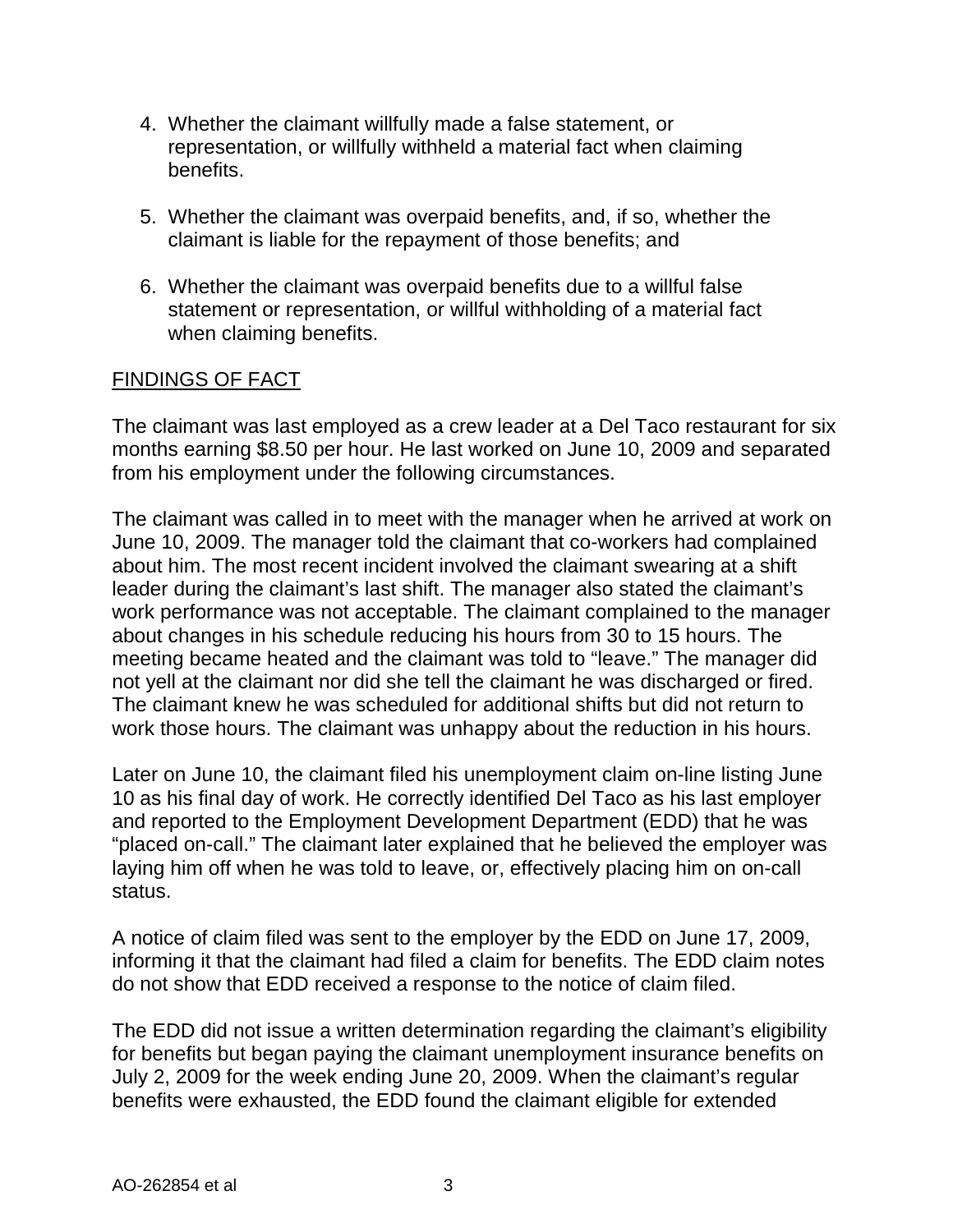benefits under the Emergency Unemployment Compensation (hereafter referred to as "EUC") program and paid the claimant extended benefits beginning December 16, 2009. The claimant received EUC extended benefits through December 18, 2010.

On December 22, 2010, the EDD sent Del Taco a new notice of claim filed because the claimant was being transferred from the EUC extended benefits program to the Federal-State Extended Compensation Act of 1970 (hereafter Fed-Ed or federal-state) benefits program. Del Taco was still the claimant's most recent employer at the time he became eligible for Fed-Ed benefits. According to the EDD claim notes, on March 24, 2011, the employer responded in writing to the second notice of claim filed stating the claimant voluntarily quit due to dissatisfaction with the job. The claim notes describe the employer's response as timely. The employer's response was not included in the information forwarded by the EDD for consideration at the hearing.

On April 1, 2011, an EDD representative spoke with both the claimant and an employer representative regarding the claimant's June 10, 2009 separation. In April 2011, the EDD issued a written determination and ruling which found the claimant disqualified for benefits under code sections 1256 and 1257(a) and relieved the employer's reserve account of charges under code section 1030. The 1256 disqualification listed a beginning date of June 7, 2009.

The EDD also issued a series of notices of overpayment and penalty assessments covering the period of June 13, 2009 through March 12, 2011. The notices include Fed-Ed benefits the claimant received beginning December 19, 2010 through March 12, 2011. Those benefits totaled \$2,025.

The claimant filed timely appeals and the matters were set jointly for hearing. The claimant was the only party who appeared at the hearing.

# REASONS FOR DECISION

In order to simplify the decision, we are separating the employer's entitlement to a ruling from the claimant's eligibility for benefits and potential liability for any overpayment of benefits and penalties. We deal first with the issue of the ruling.

# THE RULING

Section 1327 of the Unemployment Insurance Code requires the EDD to give notice of the filing of a new or additional claim to the employer by whom the claimant was last employed immediately preceding the filing of the claim.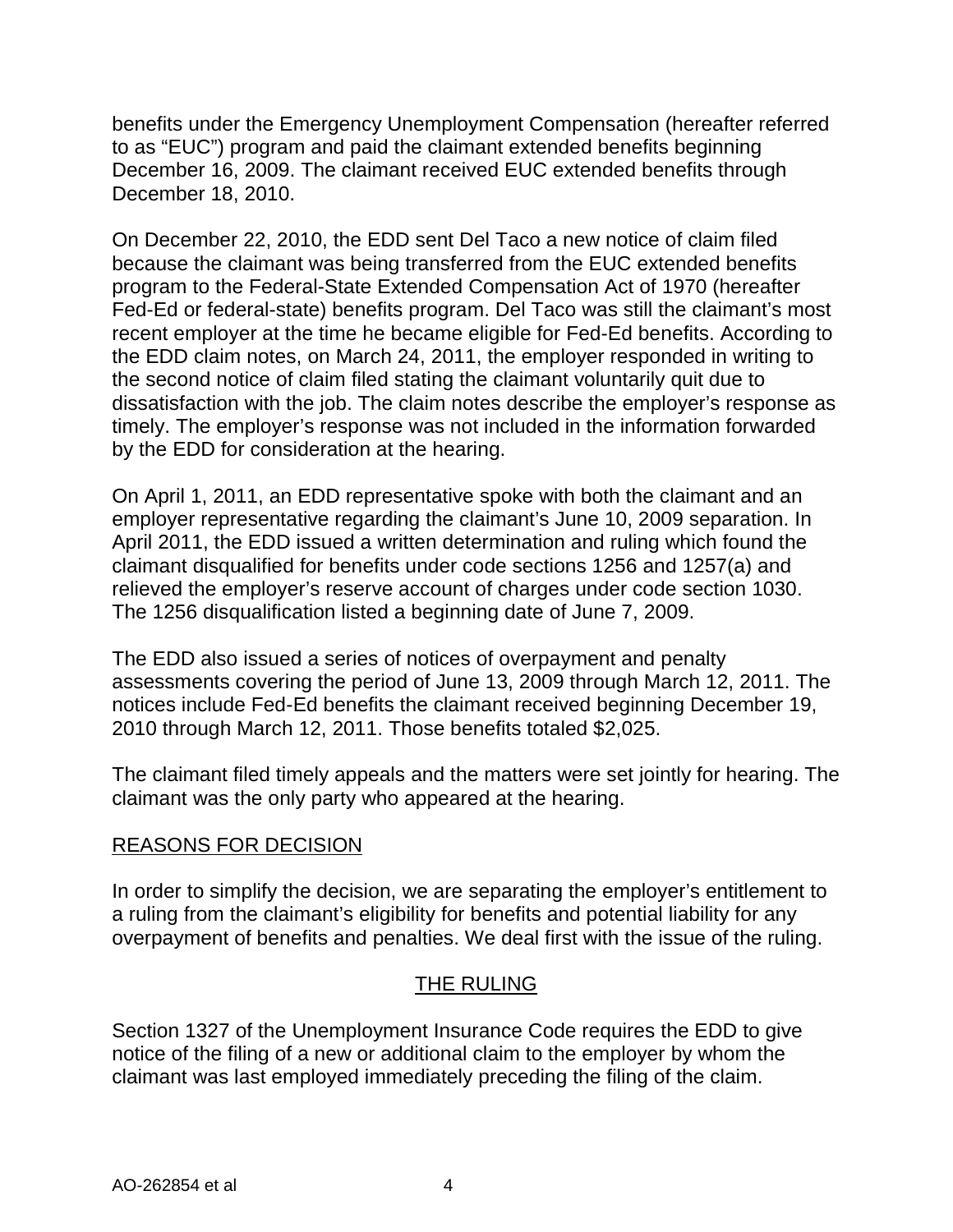If a claimant's most recent employer wants a ruling, it must respond to the notice of claim filed within ten days after it is mailed. The response must include any facts known to the employer that might affect the claimant's eligibility for benefits, including the circumstances of the claimant's separation from employment. The ten day period may be extended for good cause. (Unemployment Insurance Code section 1030(a) and 1327.)

Sections 4654 and 4655 of the Unemployment Insurance Code contain identical procedures for new or additional claims for federal state extended benefits. The EDD is required to send a notice of claim filed and the employer must respond as in code section 1030(a) and 1327. The EDD is required to consider facts submitted by an employer, and, if federal-state extended benefits are requested, make a determination as to a claimant's eligibility for federal-state extended benefits.

At the time the claimant became eligible for Fed-Ed benefits the employer was sent a second notice of claim filed as required by Unemployment Insurance Code sections 4654 and 4655.

As a result of the employer's response to the second notice of claim filed, EDD issued a determination and ruling which found the claimant disqualified for benefits and the employer's reserve account relieved of charges. The claimant filed a timely appeal.

In Precedent Ruling Decision P-R-363, the Board considered the employer's entitlement to a ruling under similar facts. In that case the employer also failed to respond to the first notice of claim filed, but responded to the second.

The Board's decision includes a lengthy review of the obligations of both the employer and the EDD, as set out in statutes and regulations, in regards to rulings in both regular and federal-state claims. The Board stressed the employer's obligation to promptly provide the EDD with information which would bear upon the claimant's entitlement to benefits. "The purpose of the unemployment compensation program is to provide benefits to those claimants who are involuntarily unemployed within the meaning of the California law. As ameliorative legislation it is essential that a determination of entitlement be rendered as expeditiously as possible to provide continuing funds to claimants who are qualified to receive benefits. It is for such reasons that time limitations have been imposed not only on the employer but on the Department as well." (Precedent Ruling Decision P-R-363, pg 9.)

Having reviewed both the statutory scheme and public policy considerations, the Board held in Precedent Ruling Decision P-R-363 that where the employer,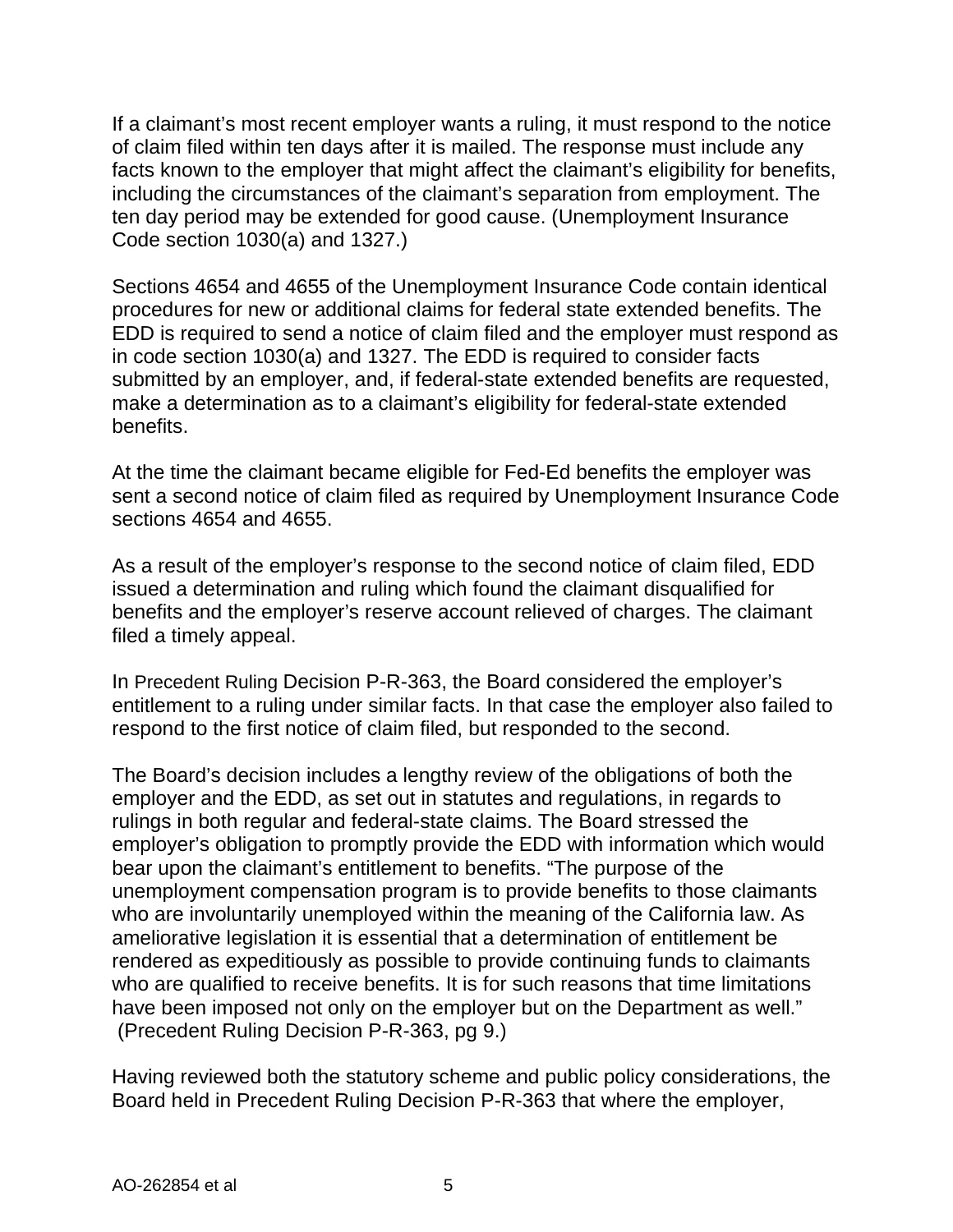without good cause, fails to respond to the first notice of claim filed, the employer is not entitled to a determination or a ruling.

There is no evidence in the record that the employer filed a timely response to the first notice of claim filed or that the employer had good cause for any such failure to respond. In the absence of such evidence, the ruling in this case was issued in contravention of Precedent Ruling Decision P-R-363. Based on that precedent and the record in this case, we set aside those portions of the administrative law judge's decision and the underlying EDD ruling which concern the employer's reserve account.

# THE SEPARATION

We move now to the claimant's entitlement to benefits under code section 1256.

An individual is disqualified for benefits if the individual left the most recent work voluntarily without good cause or the individual was discharged for misconduct connected with the most recent work. (Unemployment Insurance Code, section 1256.)

In Precedent Benefit Decision P-B-37, the appeals board held that in determining whether there has been a voluntary leaving or a discharge under section 1256 of the code it must first be determined who was the moving party in the separation. If the claimant left employment while continuing work was available, the claimant was the moving party. If the employer refused to permit the claimant to continue working, although the claimant was ready, willing and able to do so, the employer was the moving party.

After a discussion with the employer about both the employers' dissatisfaction with the claimant's work and the claimant's dissatisfaction with the reduction in his hours, the claimant was told to "leave". He was not told he was being terminated. He knew that he was scheduled for additional shifts, but he did not return. The term "leave" is ambiguous and the claimant could have, but did not, ask the employer to clarify whether he was being asked to leave the room, leave for the day or leave the job altogether.

The claimant's interpretation without clarification about what the employer wanted was not reasonable and, in light of his other expressed unhappiness about the working conditions, the most reasonable conclusion given the circumstances is that he quit.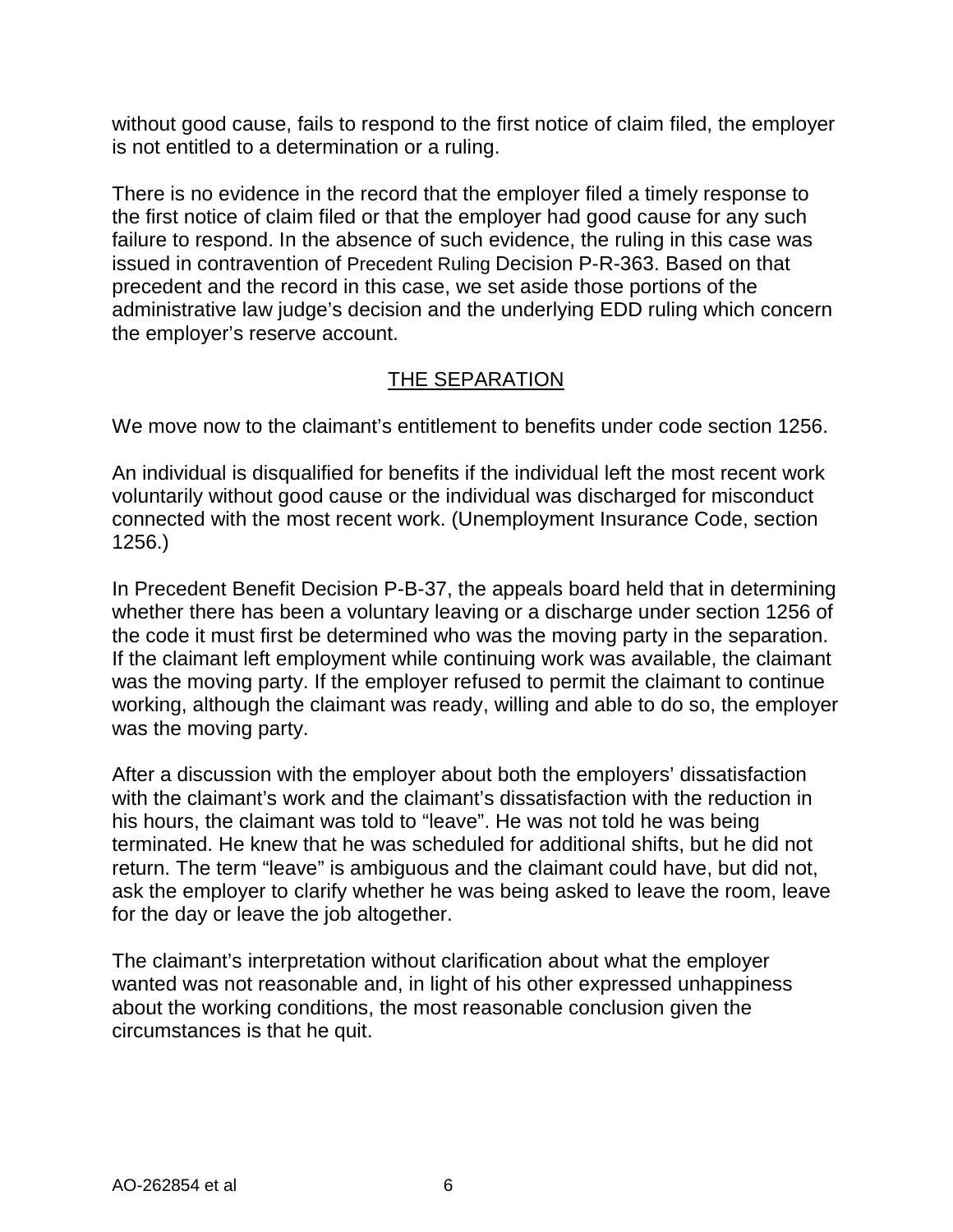In Precedent Benefit Decision P-B-229, the Appeals Board held that a claimant who left work primarily in protest to a reprimand which was apparently merited, and which was given in a reasonable manner, left without good cause.

Although the claimant stated the final discussion was heated, he conceded the employer did not yell at him. We do not find the reprimand provided good cause to quit.

In Precedent Benefit Decision P-B-301, the claimant quit when her hours of work per week were reduced from 40 to 16. She presented no evidence that working part-time would cause any undue hardship or prevent her from seeking full-time employment elsewhere. The appeals board held the claimant left without good cause.

The claimant in this case, like the claimant in Precedent Benefit Decision P-B-301, was unhappy at having his hours reduced. He presented no evidence that the reduction would cause unusual hardship or that he could not use the time to seek full time work elsewhere. Consequently, his reduction in hours does not provide good cause to quit for purposes of determining eligibility for unemployment insurance benefits.

We understand the claimant's argument that he did not return to work the scheduled shift as he had been told to leave. The claimant argues that the employer laid him off or placed him on-call when he was sent home. While we understand the claimant's interpretation of the events, we find that interpretation unreasonable in light of the surrounding circumstance and find the claimant voluntarily quit without good cause.

Having found the claimant did not have good cause to quit, we affirm that portion of the administrative law judge's decision which found the claimant disqualified from receiving benefits under code section 1256. We now must determine the effective date of the disqualification.

The EDD's April, 2011 determination established June 7, 2009, as the effective date of the 1256 disqualification, reaching back to disqualify the claimant effective the date of his separation from employment 22 months earlier.

Because the EDD issued the April 2011 determination only after the employer responded to the Fed-Ed notice of claim filed, it follows that the determination was issued pursuant to Unemployment Insurance Code sections 4654 and 4655. As discussed earlier, these sections provide that the EDD must notify the employer of a Fed-Ed claim, permit the employer to respond to the claim and then "make a determination as to the claimant's eligibility for Federal-State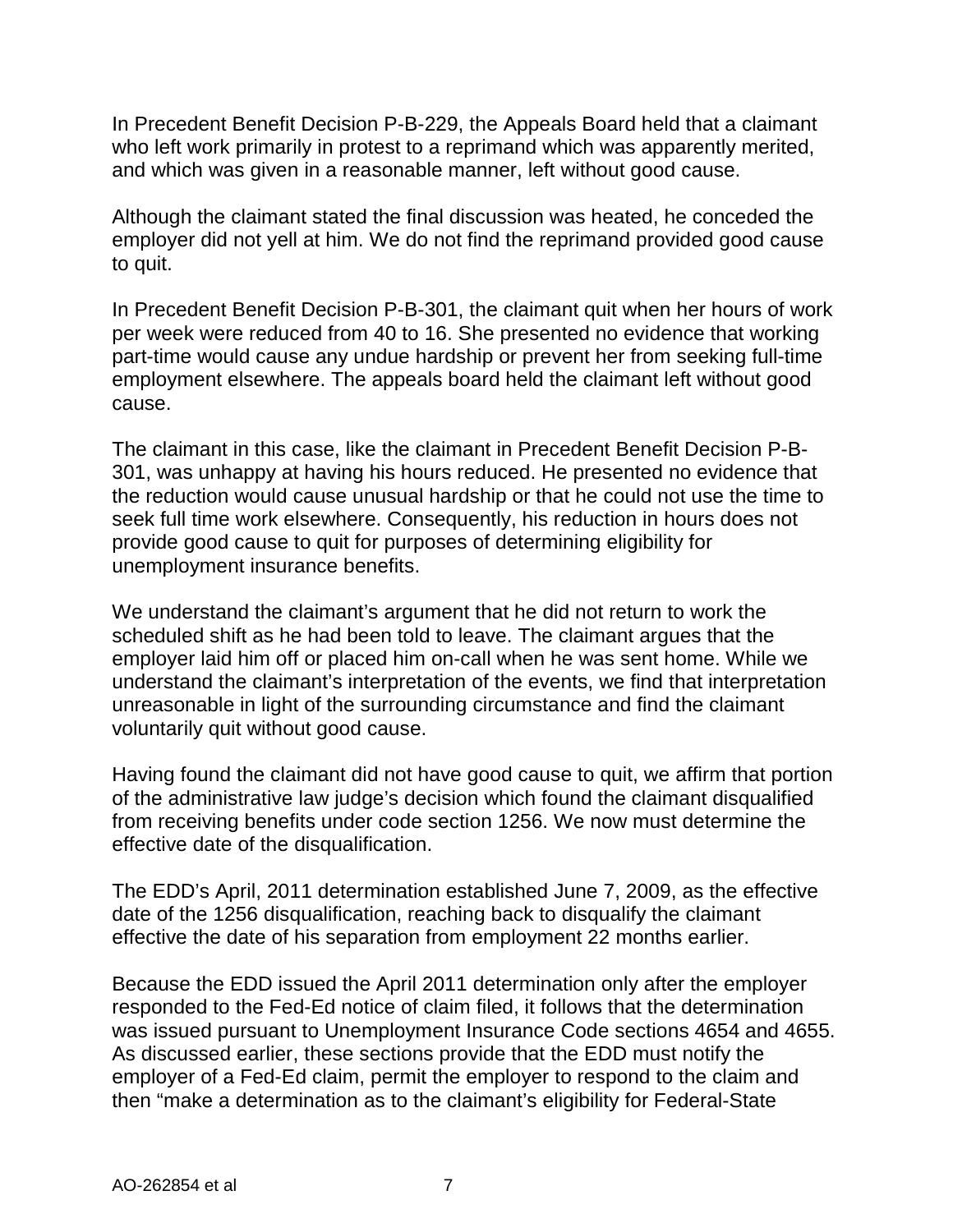extended benefits." (Unemployment Insurance Code section 4655.) As the statute only permits the EDD to determine the claimant's eligibility for Federal-State extended benefits, determinations issued after the employer responds to the Fed-Ed notice of claim filed must be limited to the claimant's eligibility for Fed-Ed benefits unless some other authority exists allowing a retroactive disqualification for benefits received prior to the Fed-Ed claim for benefits. While the determination itself does not reference the EDD's authority for applying the disqualification retroactively, we look to precedent decisions, cases and statutes which might authorize retroactive application.

One possible authority for retroactive application is section 1260(a). That section provides that an individual disqualified under section 1256 is ineligible to receive unemployment benefits *beginning in the week the act that causes disqualification occurs* and continuing until the claimant has registered for work and performed services in bona fide employment for which remuneration is received equal to or in excess of five times the claimant's weekly benefit amount. (Emphasis added.)

If considered alone, section 1260(a) would require every section 1256 disqualification to begin with the week of the act that causes the disqualification, in this case the week beginning June 7, 2009. Such a result conflicts with section 4655, which limits the EDD's authority regarding eligibility determinations in Fed-Ed claims to Fed-Ed benefits. When conflicts occur between Unemployment Insurance Code provisions contained in Part 1 "Unemployment Compensation" (which includes section 1260(a)) and those in Part 4 "Federal-State Extended Compensation" (which includes section 4655), the provisions of Part 4 prevail with respect to federal-state extended benefits. (Code section 4002(a).) Consequently those portions of section 1260(a) which appear to require a 1256 disqualification issued in a case such as this to relate back to the week of the disqualifying act are superseded and do not authorize a disqualification date earlier than the date the claimant became eligible for Fed-Ed benefits, December 19, 2010 in this case.

In addition to determining the claimant's entitlement to Fed-Ed benefits, the April 2011 determination can be viewed as a reversal or redetermination of the original unwritten determination that found the claimant not disqualified under code section 1256. We consider next whether the EDD is authorized to redetermine the claimant's entitlement to benefits under the circumstances of this case.

Determinations of eligibility under code section 1256 are made by the EDD after notice to the claimant's most recent employer and an opportunity for that employer to respond. (Unemployment Insurance Code sections 1327 and 1328.) Additionally, the EDD is required to interview the claimant in detail as to the reasons for his unemployment (Title 22, California Code of Regulations, section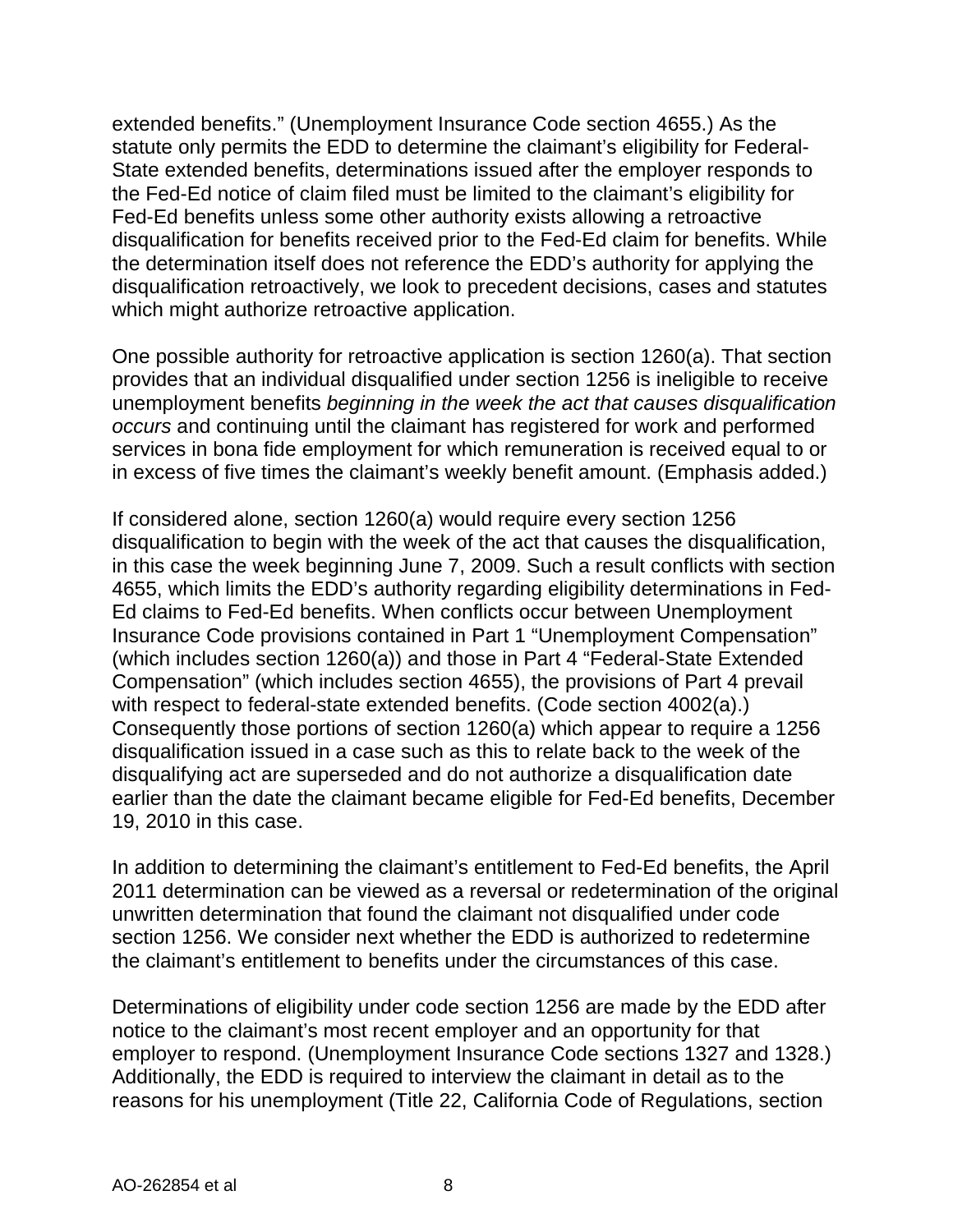1326-1(a)(1)(A).) The EDD is required to "promptly notify" the claimant and any employer who responded to the claim notice about the determination. (Unemployment Insurance Code sections 1328 and 1332(a).) Service of any notice of determination of eligibility shall be made personally or by mail. Failure to serve this notice shall not affect the determination of eligibility. (Unemployment Insurance Code section 1332(a).)

The mechanisms for reconsideration or reversal of a determination are defined by statute. A party can appeal a determination which may result in a decision reversing the determination. (Unemployment Insurance Code sections 1328 and 1332.) The EDD may "for good cause" reconsider a determination within 15 days after an appeal or within 20 days if no appeal is filed. If the claimant does not appeal from an adverse decision issued by an administrative law judge, or such an appeal is withdrawn or dismissed, the EDD may, for good cause, reconsider the underlying determination throughout the benefit year and any extensions of the benefits. If, after reconsideration, a new reconsidered determination is issued, the parties again have appeal rights. (Unemployment Insurance Code section 1332(b).) With the exception of cases involving fraud, misrepresentation or willful nondisclosure full (Unemployment Insurance Code section 1332.5), these are the only statutory guidelines regarding reconsidered determinations.

The purposes of the time limitation in section 1332 are to insure prompt payment or denial of benefits and to give the EDD the authority to have supervisors review decisions made by its employees and correct patent errors. (*Miranda v. UIAB* (1973) 36 Cal App 3d 213, 219.)

The federal courts have considered the authority of the EDD to reconsider initial determinations of eligibility beyond the section 1332 statutory limits and recognized one exception to the time limits. In *Holt v. Donovan* (9<sup>th</sup> Cir. 1986) 790 F2d 1417, the court held that section 1332(a) did not bar prospective redetermination of benefits when the redetermination was issued because agency policy regarding eligibility had changed. In reaching its decision the court recognized the importance of section 1332 in expediting the prompt payment or denial of benefits, but concluded the section "was not intended, however, to paralyze agency efforts to correct its own erroneous interpretations of the law." *Holt* at 1418. See also *Turner v. Brock* (9<sup>th</sup> Cir. 1987) 813 F 2d 1494. We note that both *Holt* and *Turner* envisioned only prospective changes in a claimant's eligibility for benefits.

The determination in this case was not issued as a result of a change in interpretation of law, but rather as a result of new information obtained from the last employer that it could have, presumably, provided earlier. Consequently, the exception carved out in *Holt* and its progeny does not apply.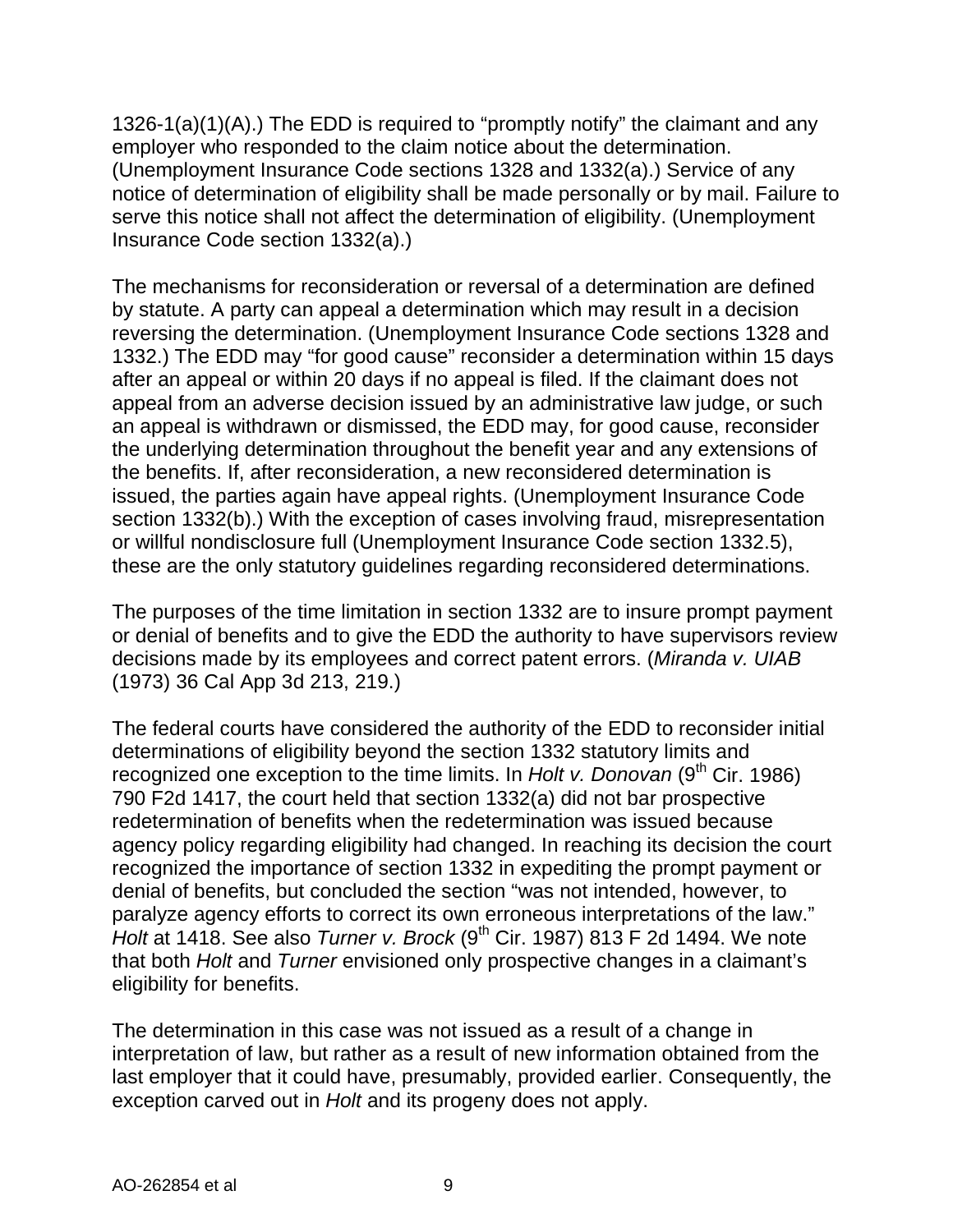In Precedent Benefit Decisions P-B-128 and P-B-439, the Board permitted redeterminations beyond the 1332 statutory period. In each case the EDD issued a first written determination which effectively overruled an earlier unwritten determination long after the time period provided in code section 1332. In Precedent Benefit Decision P-B-128, the Board distinguished determinations concerning on-going eligibility for benefits from the initial determination of eligibility when the claimant opens a claim. While the EDD is required to determine the eligibility of a claimant for benefits each week prior to issuing the benefit check, customarily the EDD does not issue a written determination. The payment itself is, in effect, the determination of eligibility. The Precedent identifies the payment as a "silent," or "unwritten" determination.

In both Precedent Benefit Decisions P-B-128 and P-B-439, a late redetermination of the claimant's on-going eligibility for benefits, as opposed to initial entitlement to benefits, was permitted. The late redetermination was allowed as the on-going weekly requirement to determine eligibility for benefits is not statutorily required to be in writing. In contrast, the initial determination considering the separation issued under code section 1328 is required to be written and served on all parties. Therefore, we conclude that the exception to compliance with the code section 1332 time limitations is limited to "silent" or "unwritten" determinations concerning on-going issues of eligibility, and does not apply to the initial determination of eligibility for benefits under code section 1256.

As this case involves the claimant's entitlement to benefits under code section 1256, we find the EDD is bound by the timelines contained in code sections 1328 and 1332 even though the first determination regarding the claimant's eligibility for benefits under code section 1256 was not a written determination. To find otherwise would defeat the purpose and spirit of code section 1332 that the claimant receive prompt payment of benefits he or she can rely on and that the EDD cannot reconsider except in limited circumstances. Otherwise a claimant, such as this claimant, would be at risk to repay almost two years of benefits after EDD determined the claimant eligible, where a new determination is issued only when the claimant becomes eligible for Fed-Ed benefits. While there may be exceptions permitting retrospective changes in a claimant's eligibility under code section 1256 when the first written determination exceeds the timelines provided in code sections 1328 and 1332, no such exception exists in this case. In this case the EDD simply changed its position after obtaining new information from a former employer. Unless another reason exists to permit the disqualification to apply to benefits received prior to the application for Fed-Ed benefits, the disqualification is effective only as to the claimant's Fed-Ed claim.

There is one other possible basis for the EDD to issue a late redetermination.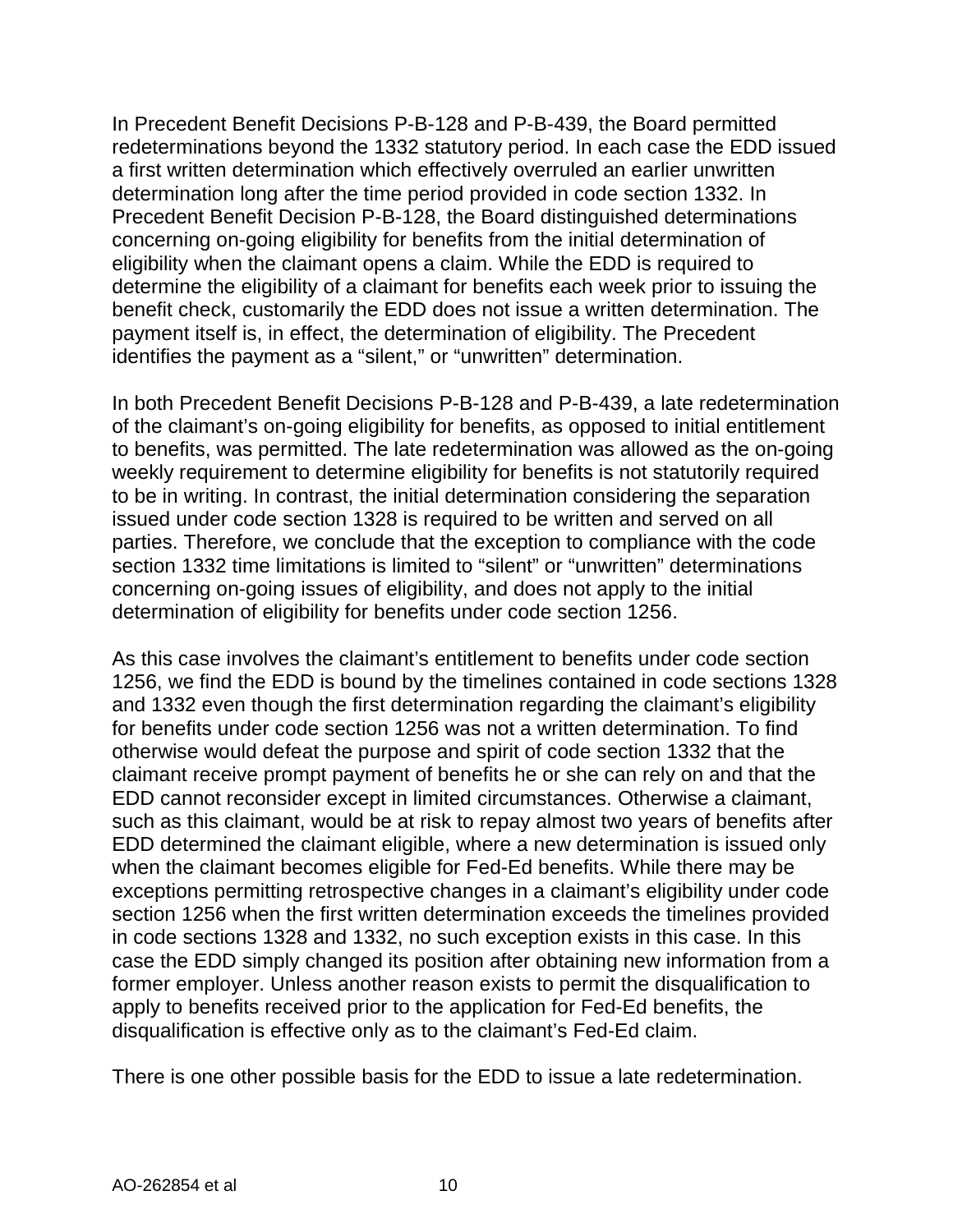As noted above, the statutory limits in code sections 1328 and 1332 do not apply "in any case of fraud, misrepresentation or willful nondisclosure." (Unemployment Insurance Code section 1332.5.)

In order for the EDD to disqualify the claimant for benefits received prior to the application for Fed-Ed benefits, the EDD must find the claimant committed fraud, willfully failed to disclose information or misrepresented facts surrounding his separation with actual knowledge that the representations were false. *Jackson v. Donovan (*9th Cir. 1985*)* 758 F2d 1313,1314*.* This standard mirrors the language in code section 1257(a), so if the claimant is found to be disqualified under section 1257(a), the EDD would have authority under section 1332.5 to make the disqualification under section 1256 effective going back to the date of separation, i.e. back to June 7, 2009.

For the reasons stated below in the section titled "FALSE STATEMENT", we find that the claimant did not make a willful false statement and is not disqualified for benefits under section 1257(a). Having found not even a willful false statement, neither can we find fraud, misrepresentation or failure to disclose under code section 1332.5, and section 1332.5 does not apply. Because the time limits for the EDD to reconsider its original determination of the claimant's eligibility have passed and no exceptions to those time limits are present in this case, the EDD's authority to issue a new determination is limited to the claimant's eligibility for Fed-Ed benefits under code section 4654. Therefore the effective date of the 1256 disqualification is December 19, 2010, when the claimant was first eligible for Fed-Ed benefits.

# FALSE STATEMENT

An individual is disqualified for benefits if, for the purpose of obtaining benefits, he or she either willfully made a false statement or representation, with actual knowledge of the falsity of the statement or representation, or willfully failed to report a material fact. (Unemployment Insurance Code, section 1257(a).)

The burden of proving a willful false statement or withholding of material information is on the EDD. (Evidence Code, section 520; Precedent Benefit Decision P-B-224.)

The claimant reported to the EDD both that he was laid off of work and that he was placed on-call. The claimant was told to leave work. While we find the claimant's failure to return for scheduled hours amounted to a voluntarily quit, we accept as true the claimant's testimony he believed he was laid off or placed oncall. Consequently, we find the claimant did not make a willful false statement and reverse the administrative law judge's decision as to this issue.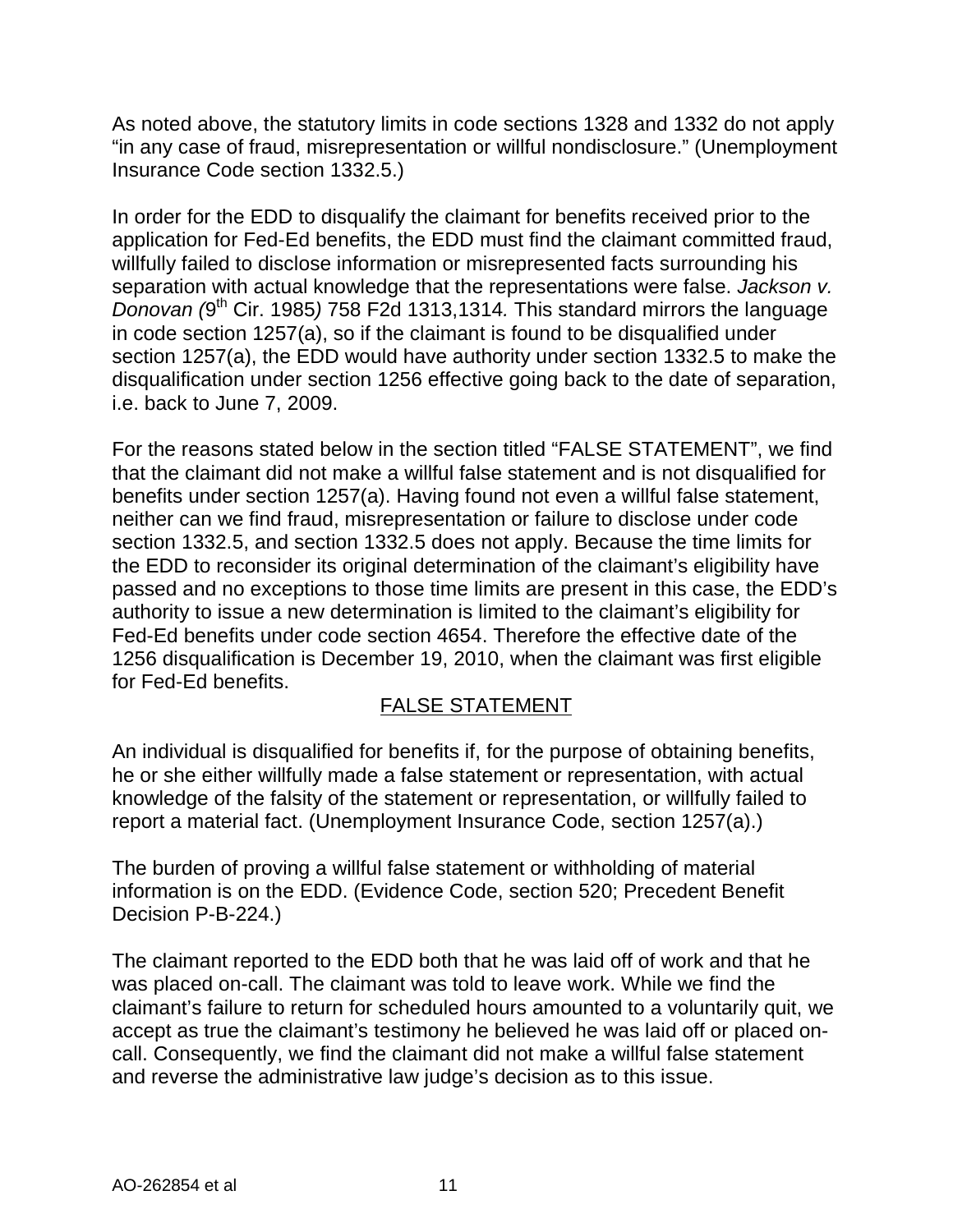#### OVERPAYMENT

Any person who is overpaid unemployment insurance benefits is liable for repayment unless the overpayment was not due to fraud, misrepresentation or willful nondisclosure, was received without fault, and its recovery would be against equity and good conscience. (Unemployment Insurance Code, section 1375(a).)

The overpayment determinations issued on this case cover the period July 4, 2009 through March 12, 2011. Having found the claimant's disqualification for benefits is effective only as to the Fed-Ed benefits, we reverse the administrative law judge's decisions as to all benefits received before December 19, 2010.

Having found the claimant disqualified from receiving Fed-Ed benefits, we affirm the overpayment beginning December 19, 2010.

We next look to whether the claimant is entitled to a waiver of the repayment of the overpayment.

In Precedent Decision P-B-361, the appeals board held that under section 1375 of the code, waiver of the recovery of an overpayment depends upon three tests. "First, were the benefits overpaid by the department because of fraud, misrepresentation or willful nondisclosure [P-B-69]. Second, was the overpayment received without fault on the part of the claimant. Third, provided there was no fraud or fault on the part of the claimant, would compelling recovery of the overpayment violate the principles of equity and good conscience [citation omitted]."

Fault does not signify willful intent or evil design; rather fault results from negligence, an error in judgment, or inadvertence due to lack of care or carelessness. (Precedent Decision P-B-368.)

We focus our attention on the fault analysis, as we have already found the claimant did not participate in fraud, misrepresentation or willful nondisclosure. The claimant knew when he filed his benefits that, although his employer sent him home, he was still on the calendar for future shifts. Nor did he disclose the reprimand which caused him to feel "fed up" with his job. While the claimant did not disclose all of the facts surrounding his separation to the EDD, we do not believe he willfully failed to disclose a material fact. On the other hand, had he disclosed this information, the EDD might have investigated his case more thoroughly. We find the claimant was negligent or made an error in judgment in not disclosing more of the circumstances surrounding his separation.